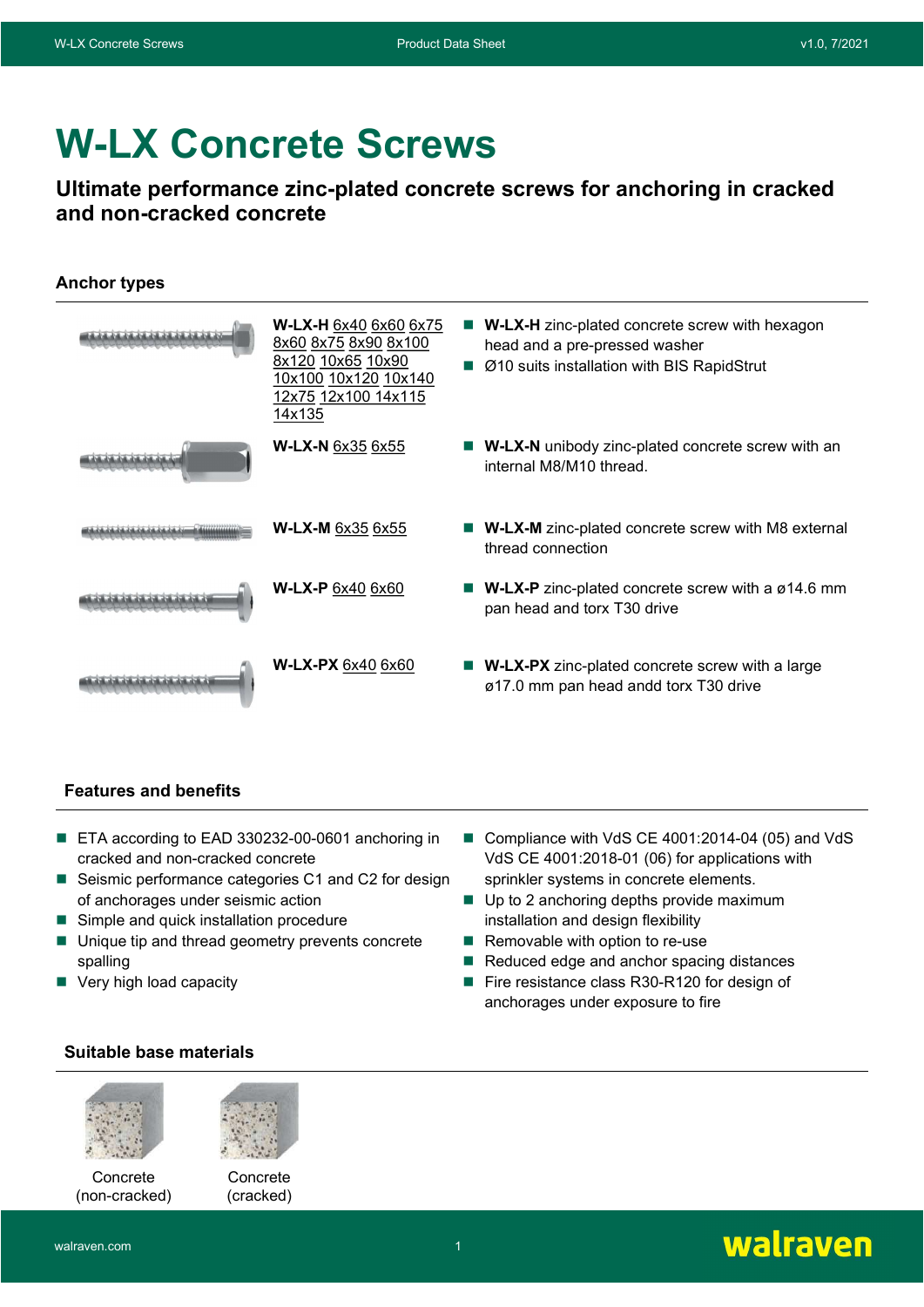#### Approvals and certificates

- **European Technical Assessment**
- **Fire Test Report**
- Compliance with VdS requirements for applications with sprinkler systems in concrete elements

VdS CEA 4001:2014-04 (05) VdS CEA 4001:2018-01 (06)

ETA-21/0612 ETA-21/0612



#### 1. Product details

| <b>Article</b> |                    | <b>Size</b>    | Length   | <b>Thread</b><br>diameter |                          | <b>Max. Fixture Thickness*</b> | <b>Drive</b>     |
|----------------|--------------------|----------------|----------|---------------------------|--------------------------|--------------------------------|------------------|
|                | <b>Description</b> |                |          |                           | $t_{fix,max}$ [mm]       |                                | <b>System</b>    |
|                |                    |                | $L$ [mm] | $d_s$ [mm]                | $h_{nom}$ = red          | $h_{nom} = std$                |                  |
| 62430304       | W-LX-H 6x40        | 6              | 40       | 7.5                       |                          |                                | <b>SW10</b>      |
| 62430306       | W-LX-H 6x60        | $6\phantom{1}$ | 60       | 7.5                       | 17                       | 5                              | <b>SW10</b>      |
| 62430308       | <b>W-LX-H 6x75</b> | 6              | 75       | 7.5                       | 32                       | 20                             | <b>SW10</b>      |
| 62430406       | W-LX-H 8x60        | 8              | 60       | 9.9                       | 10                       | $\blacksquare$                 | <b>SW13</b>      |
| 62430408       | <b>W-LX-H 8x75</b> | 8              | 75       | 9.9                       | 25                       | 5                              | <b>SW13</b>      |
| 62430409       | W-LX-H 8x90        | 8              | 90       | 9.9                       | 40                       | $\overline{20}$                | <b>SW13</b>      |
| 62430410       | W-LX-H 8x100       | 8              | 100      | 9.9                       | 50                       | 30                             | <b>SW13</b>      |
| 62430412       | W-LX-H 8x120       | 8              | 120      | 9.9                       | 70                       | 50                             | <b>SW13</b>      |
| 62430507       | W-LX-H 10x65       | 10             | 65       | 12.4                      | 10                       | $\overline{\phantom{a}}$       | <b>SW15</b>      |
| 62430509       | W-LX-H 10x90       | 10             | 90       | 12.4                      | 35                       | 5                              | <b>SW15</b>      |
| 62430510       | W-LX-H 10x100      | 10             | 100      | 12.4                      | 45                       | 15                             | <b>SW15</b>      |
| 62430512       | W-LX-H 10x120      | 10             | 120      | 12.4                      | 65                       | 35                             | <b>SW15</b>      |
| 62430514       | W-LX-H 10x140      | 10             | 140      | 12.4                      | 85                       | 55                             | <b>SW15</b>      |
| 62430608       | W-LX-H 12x75       | 12             | 75       | 14.9                      | 15                       | ä,                             | <b>SW16</b>      |
| 62430610       | W-LX-H 12x100      | 12             | 100      | 14.9                      | 40                       | $\overline{\phantom{a}}$       | <b>SW16</b>      |
| 62430711       | W-LX-H 14x115      | 14             | 115      | 17.4                      | 40                       | ۰                              | <b>SW19</b>      |
| 62430713       | W-LX-H 14x135      | 14             | 135      | 17.4                      | 60                       | 15                             | SW <sub>19</sub> |
| 62431304       | W-LX-P 6x40        | $6\phantom{1}$ | 40       | 7.5                       | $\blacksquare$           | $\blacksquare$                 | T30              |
| 62431306       | W-LX-P 6x60        | 6              | 60       | 7.5                       | 17                       | 5                              | T30              |
| 62432304       | W-LX-PX 6x40       | 6              | 40       | 7.5                       | $\overline{\phantom{a}}$ | $\blacksquare$                 | T30              |
| 62432306       | W-LX-PX 6x60       | 6              | 60       | 7.5                       | 17                       | 5                              | T30              |
| 62433304       | <b>W-LX-N 6x35</b> | 6              | 35       | 7.5                       | $\blacksquare$           | $\overline{\phantom{a}}$       | <b>SW13</b>      |
| 62433305       | <b>W-LX-N 6x55</b> | 6              | 55       | 7.5                       | $\Box$                   | $\Box$                         | <b>SW13</b>      |
| 62434304       | W-LX-M 6x35        | 6              | 35       | 7.5                       | $\blacksquare$           | $\blacksquare$                 | T30              |
| 62434305       | W-LX-M 6x55        | 6              | 55       | 7.5                       | $\Box$                   | $\Box$                         | T30              |

\*Articles without a valid fixture thickness cannot be designed and used according to ETA-21/0612 □ product not intended for application with fixture plate

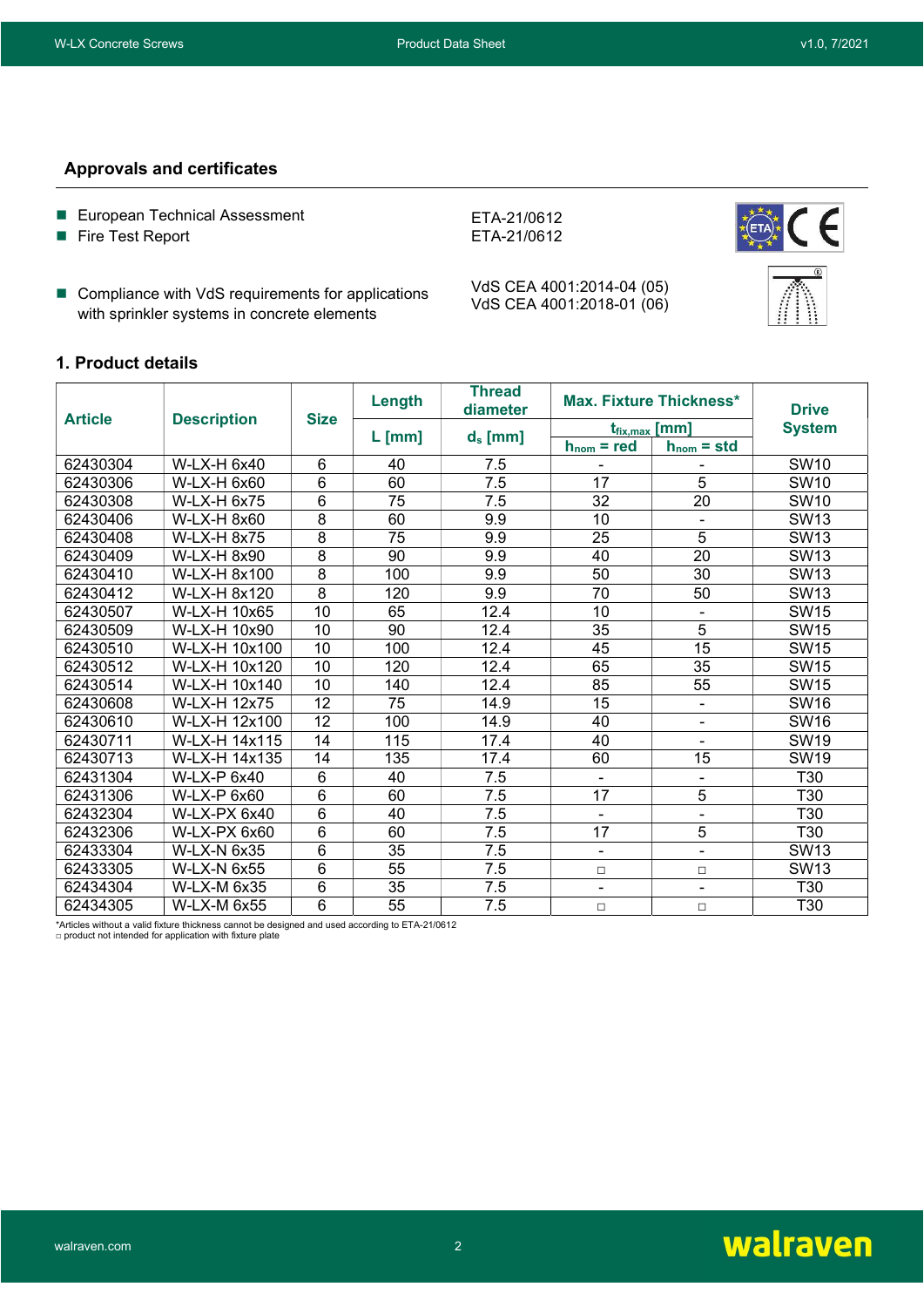## 2. Packaging details

|                |                    |                  |       |               | Pack 1         |               |                |                |
|----------------|--------------------|------------------|-------|---------------|----------------|---------------|----------------|----------------|
| <b>Article</b> | <b>Description</b> | <b>Dimension</b> | [PCs] | <b>EAN13</b>  | length<br>[mm] | width<br>[mm] | height<br>ˈmm] | weight<br>[kg] |
| 62430304       | W-LX-H             | 6x40             | 100   | 8719942052115 | 186            | 140           | 72             | 1.37           |
| 62430306       | W-LX-H             | 6x60             | 100   | 8719942052146 | 186            | 140           | 72             | 1.83           |
| 62430308       | W-LX-H             | 6x75             | 100   | 8719942052177 | 186            | 140           | 72             | 2.19           |
| 62430406       | W-LX-H             | 8x60             | 100   | 8719942052207 | 186            | 140           | 108            | 3.37           |
| 62430408       | W-LX-H             | 8x75             | 100   | 8719942052238 | 186            | 140           | 108            | 3.95           |
| 62430409       | W-LX-H             | 8x90             | 100   | 8719942052269 | 286            | 122           | 108            | 4.53           |
| 62430410       | W-LX-H             | 8x100            | 100   | 8719942052290 | 286            | 122           | 108            | 4.92           |
| 62430412       | W-LX-H             | 8x120            | 50    | 8719942052320 | 186            | 140           | 108            | 2.9            |
| 62430507       | W-LX-H             | 10x65            | 50    | 8719942052351 | 286            | 122           | 108            | 2.78           |
| 62430509       | W-LX-H             | 10x90            | 50    | 8719942052351 | 186            | 140           | 108            | 3.6            |
| 62430510       | W-LX-H             | 10x100           | 50    | 8719942052412 | 186            | 140           | 108            | 3.83           |
| 62430512       | W-LX-H             | 10x120           | 25    | 8719942052443 | 186            | 140           | 108            | 2.22           |
| 62430514       | W-LX-H             | 10x140           | 25    | 8719942052474 | 286            | 122           | 108            | 2.53           |
| 62430608       | W-LX-H             | 12x75            | 50    | 8719942052504 | 286            | 122           | 108            | 4.68           |
| 62430610       | W-LX-H             | 12x100           | 50    | 8719942052535 | 379            | 140           | 108            | 5.77           |
| 62430711       | W-LX-H             | 14x115           | 20    | 8719942052566 | 186            | 140           | 108            | 3.56           |
| 62430713       | W-LX-H             | 14x135           | 20    | 8719942052597 | 186            | 140           | 108            | 4.02           |
| 62431304       | W-LX-P             | 6x40             | 100   | 8719942052627 | 186            | 140           | 72             | 1.29           |
| 62431306       | W-LX-P             | 6x60             | 100   | 8719942052658 | 186            | 140           | 72             |                |
| 62432304       | W-LX-PX            | 6x40             | 100   | 8719942052689 | 186            | 140           | 72             | 1.28           |
| 62432306       | W-LX-PX            | 6x60             | 100   | 8719942052719 | 186            | 140           | 72             |                |
| 62433304       | W-LX-N             | 6x35             | 100   | 8719942052740 | 186            | 140           | 108            | 2.57           |
| 62433305       | W-LX-N             | 6x55             | 100   | 8719942052771 | 186            | 140           | 108            | 3.11           |
| 62434304       | W-LX-M             | 6x35             | 100   | 8719942052801 | 186            | 140           | 108            |                |
| 62434305       | W-LX-M             | 6x55             | 100   | 8719942052832 | 186            | 140           | 108            | 1.64           |

# 3. Mechanical properties

|                                     |                 |            | ETA-21/0612                             |
|-------------------------------------|-----------------|------------|-----------------------------------------|
| <b>Property</b>                     |                 |            | W-LX-H, W-LX-P, W-LX-PX, W-LX-N, W-LX-M |
| Material                            |                 |            | Carbon Steel - St. 1.5523 (19MnB4)      |
| Coating                             |                 |            | Zinc plated $\geq$ 5µm                  |
| Characteristic steel yield strength | f <sub>vk</sub> | $[N/mm^2]$ | 1020-1250                               |
| Characteristic steel ultimate       | Ťuk             | $[N/mm^2]$ | 800-1100                                |
| strength                            |                 |            |                                         |

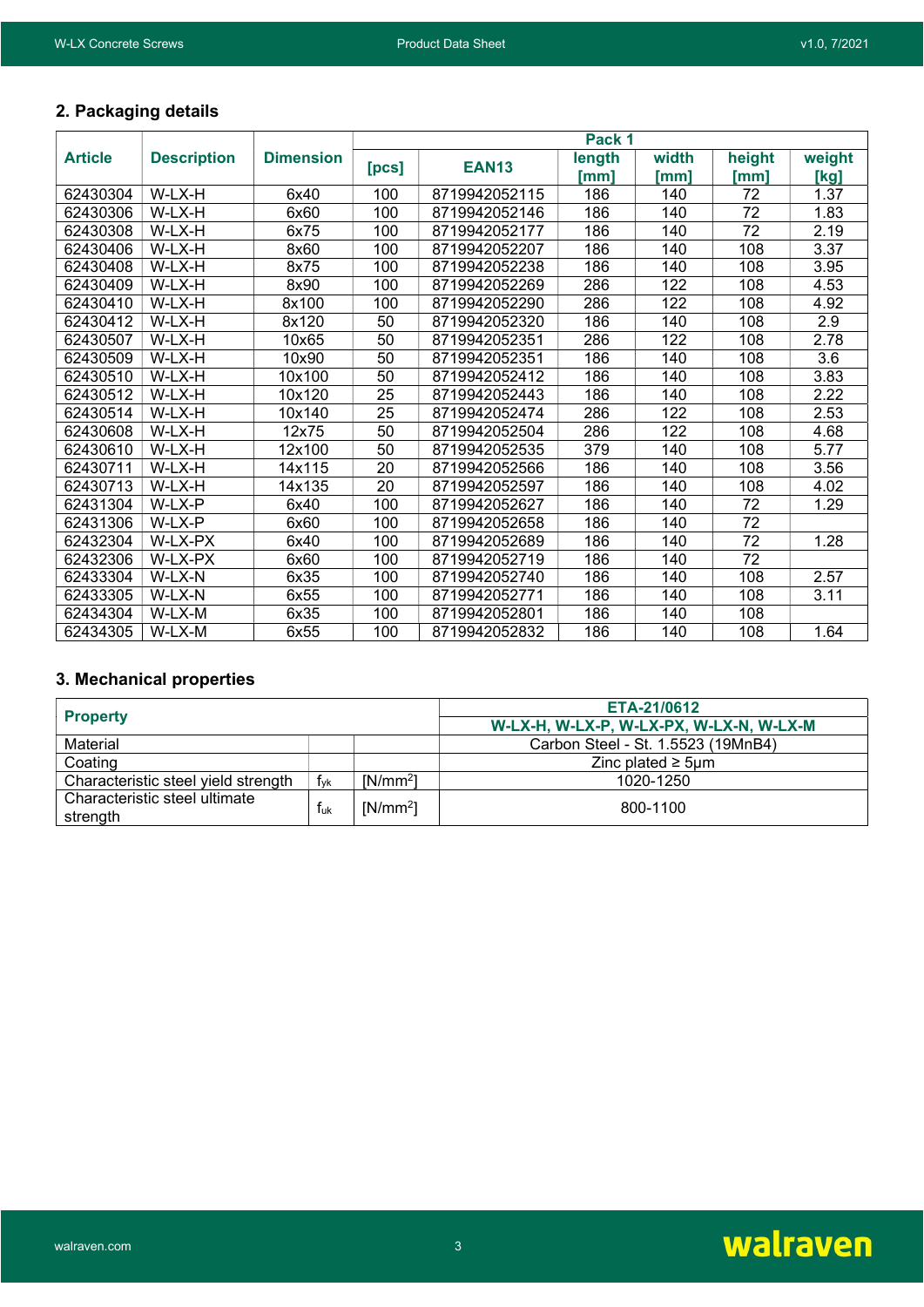#### 3. Installation data

#### 3.1 Installation parameters for cracked and non-cracked concrete

| <b>Anchor Type</b>                          |                             |                  | W-LX-H / W-LX-P |      |        |      |       |                      |       |         |       |      |
|---------------------------------------------|-----------------------------|------------------|-----------------|------|--------|------|-------|----------------------|-------|---------|-------|------|
| <b>Anchor Size</b>                          |                             |                  | 6               | 6    | o<br>ō | 8    | 10    | 10                   | 12    | $12 \,$ | 14    | 14   |
| Nominal embedment depth                     | $h_{\text{nom}}$            | lmml             | 43              | 55   | 50     | 70   | 55    | 85                   | 60    | 100     | 75    | 120  |
| Effective embedment depth                   | h <sub>ef</sub>             | [mm]             |                 |      |        |      |       |                      |       |         |       |      |
| Drill hole diameter                         | d <sub>0</sub>              | [mm              | 6               | 6    | 8      | 8    | 10    | 10                   | 12    | 12      | 14    | 14   |
| Cutting diameter of drill bit               | $d_{\text{cut}}$            | lmml             | 6.40            | 6.40 | 8.45   | 8.45 | 10.45 | 10.45                | 12.50 | 12.50   | 14.50 | 4.50 |
| Depth of drill hole                         | $h_0 \geq$                  | [mm]             | 50              | 65   | 60     | 80   | 65    | 95                   | 70    | 110     | 85    | 130  |
| Diameter of clearing hole in the fixture df |                             | [mm]             | 9               | 9    | 12     | 12   | 14    | 14                   | 16    | 16      | 18    | 18   |
| Max fixture thickness                       | <b>t</b> <sub>fix.max</sub> | [mm]             |                 |      |        |      |       | . - h <sub>nom</sub> |       |         |       |      |
| Minimum concrete member thickness           | $n_{min}$                   | lmm <sup>.</sup> | 100             | 100  | 100    | 110  | 100   | 130                  | 110   | 155     | 110   | 190  |
| Minimum edge distance                       | $C_{min}$                   | [mm]             | 45              | 45   | 50     | 50   | 60    | 60                   | 80    | 80      | 100   | 100  |
| Minimum anchor spacing                      | $S_{min}$                   | [mm]             | 45              | 45   | 50     | 50   | 60    | 60                   | 80    | 80      | 100   | 100  |
| Max. impact screw driver torque             | $\Gamma$ <sub>imp.max</sub> | [Nm]             | 400             | 400  | 900    | 900  | 950   | 950                  | 950   | 950     | 950   | 950  |

| <b>Anchor Type</b>                |                           |      | W-LX-N / W-LX-M |      |  |  |  |  |
|-----------------------------------|---------------------------|------|-----------------|------|--|--|--|--|
| Anchor Size                       |                           |      | b               |      |  |  |  |  |
| Nominal embedment depth           | $n_{\text{nom}}$          | [mm] | 39              | 55   |  |  |  |  |
| Effective embedment depth         | n <sub>ef</sub>           | [mm] | 32              | 42   |  |  |  |  |
| Drill hole diameter               | d <sub>0</sub>            | [mm] | 6               | 6    |  |  |  |  |
| Cutting diameter of drill bit     | $d_{\text{cut}}$          | Imml | 6.40            | 6.40 |  |  |  |  |
| Depth of drill hole               | $ho \geq$                 | [mm] | 50              | 65   |  |  |  |  |
| Minimum concrete member thickness | <b>n</b> <sub>min</sub>   | [mm] | 100             | 100  |  |  |  |  |
| Minimum edge distance             | $C_{min}$                 | [mm] | 45              | 45   |  |  |  |  |
| Minimum anchor spacing            | Smin                      | [mm] | 45              | 45   |  |  |  |  |
| Max. impact screw driver torque   | $\mathsf{\Gamma}$ imp,max | [Nm] | 400             | 400  |  |  |  |  |







 $h_{\text{nom}}$ 

 $h_0$ 

 $\bigodot$ <br>T30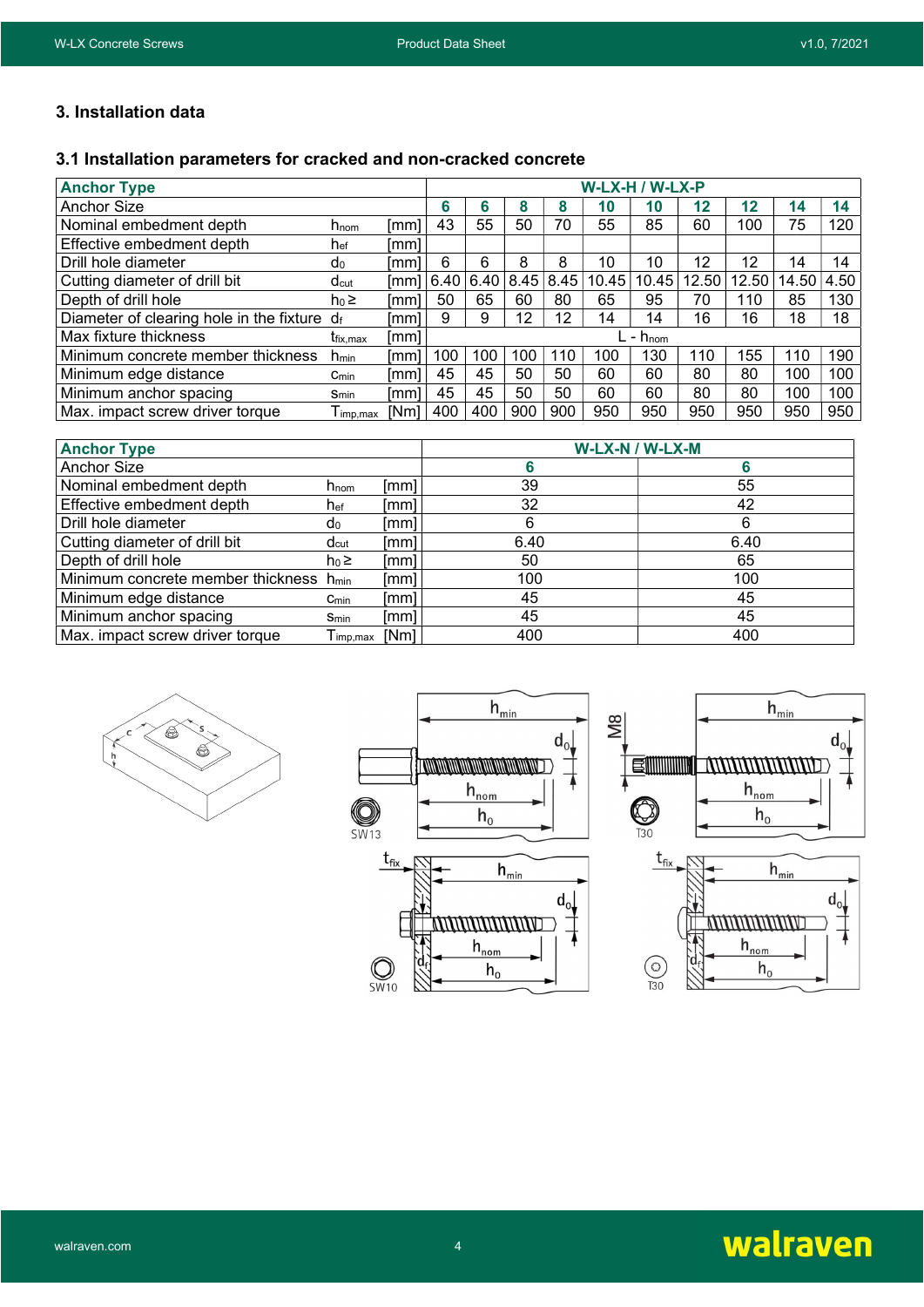3.2 Installation procedure for concrete









Drill the hole with rotary hammer drilling machine.

Drill to a required depth.

Clean the drill hole (blow out dust at least 4 times with a hand pump).

Tighten the anchor to substrate. Install with any torque impact screw driver up to the maximum torque moment  $(T_{imp,max})$ .

After installation a further turning of the screw must not be possible. The head of the screw must be in contact with the fixture / substrate and it must be not damaged.

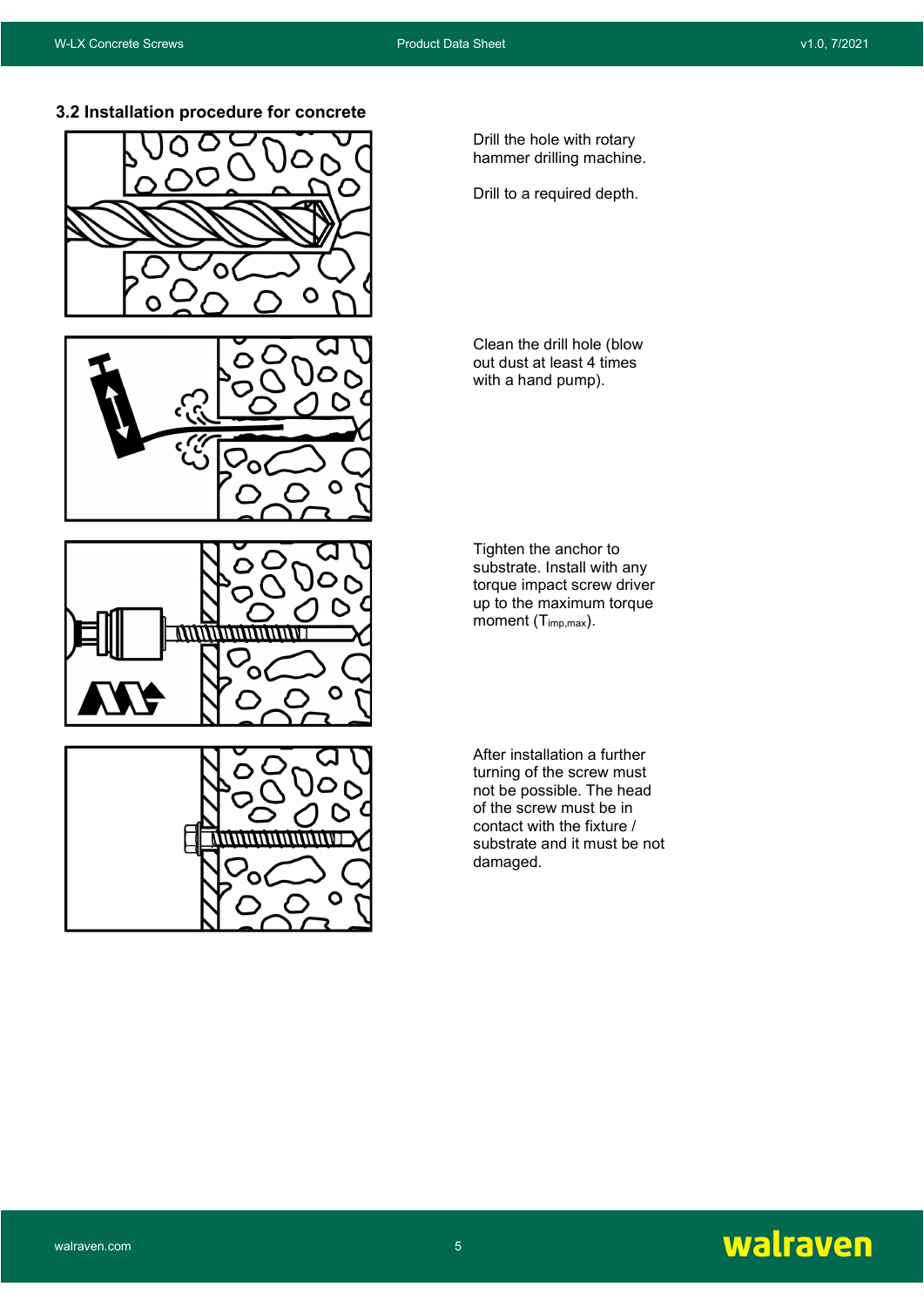### 4. Performance information

#### 4.1 Loading information for cracked and non-cracked concrete for single anchors<sup>1)</sup>

| <b>Anchor Type</b>          |                           |             |      |       |       |       | W-LX  |       |       |       |       |       |
|-----------------------------|---------------------------|-------------|------|-------|-------|-------|-------|-------|-------|-------|-------|-------|
| <b>Anchor Size</b>          |                           |             | 6    | 6     | 8     | 8     | 10    | 10    | 12    | 12    | 14    | 14    |
| Nominal embedment depth     | $n_{\text{nom}}$          | mm          | 43   | 55    | 50    | 70    | 55    | 85    | 60    | 100   | 75    | 120   |
| Non-cracked concrete        |                           |             |      |       |       |       |       |       |       |       |       |       |
| Characteristic tension load | $N_{\rm Rk}$              | [kN]        | 8.90 | 12.00 | 10.63 | 18.98 | 12.45 | 25.78 | 13.39 | 32.59 | 19.52 | 43.41 |
| Characteristic shear load   | Vrk                       | [kN]        | 8.90 | 13.13 | 10.63 | 18.98 | 12.45 | 41.20 | 13.39 | 57.00 | 19.52 | 78.50 |
| Design tension load         | $N_{Rd}$                  | [kN]        | 5.93 | 8.00  | 7.09  | 12.65 | 8.30  | 17.19 | 8.93  | 21.73 | 13.01 | 28.94 |
| Design shear load           | V <sub>Rd</sub>           | [kN]        | 5.94 | 8.93  | 7.08  | 12.65 | 8.30  | 27.47 | 8.93  | 38.00 | 13.01 | 52.33 |
| Recommended tension load    | <b>N</b> <sub>Rec</sub>   | [kN]        | 4.24 | 5.71  | 5.06  | 9.04  | 5.93  | 12.28 | 6.38  | 15.52 | 9.30  | 20.67 |
| Recommended shear load      | $\mathsf{V}_\mathsf{Rec}$ | [kN]        | 4.24 | 6.37  | 5.05  | 9.03  | 5.92  | 19.62 | 6.37  | 27.14 | 9.29  | 37.37 |
| <b>Cracked concrete</b>     |                           |             |      |       |       |       |       |       |       |       |       |       |
| Characteristic tension load | $N_{\rm Rk}$              | <b>IkN1</b> | 6.23 | 7.00  | 7.00  | 13.00 | 8.00  | 18.05 | 7.00  | 22.8  | 13.00 | 30.39 |
| Characteristic shear load   | V <sub>Rk</sub>           | [kN]        | 6.23 | 9.37  | 7.44  | 13.29 | 8.71  | 36.09 | 9.37  | 45.63 | 13.66 | 60.77 |
| Design tension load         | $N_{Rd}$                  | [kN]        | 4.16 | 4.67  | 4.67  | 8.67  | 5.33  | 12.03 | 4.67  | 15.21 | 8.67  | 20.26 |
| Design shear load           | V <sub>Rd</sub>           | [kN]        | 4.16 | 6.25  | 4.96  | 8.86  | 5.81  | 24.06 | 6.25  | 30.42 | 9.11  | 60.52 |
| Recommended tension load    | <b>N</b> <sub>Rec</sub>   | [kN]        | 2.97 | 3.33  | 3.33  | 6.19  | 3.8   | 8.59  | 3.33  | 10.86 | 6.19  | 14.47 |
| Recommended shear load      | $\mathsf{V}_\mathsf{Rec}$ | [kN]        | 2.97 | 4.46  | 3.54  | 6.32  | 4.15  | 17.18 | 4.46  | 21.72 | 6.5   | 43.22 |

1) Single anchors are anchors not affected by concrete edge and anchor spacing influence.<br>2) Recommended load includes partial safety factor and an overall partial safety factor for action of 1.4. The partial safety factor

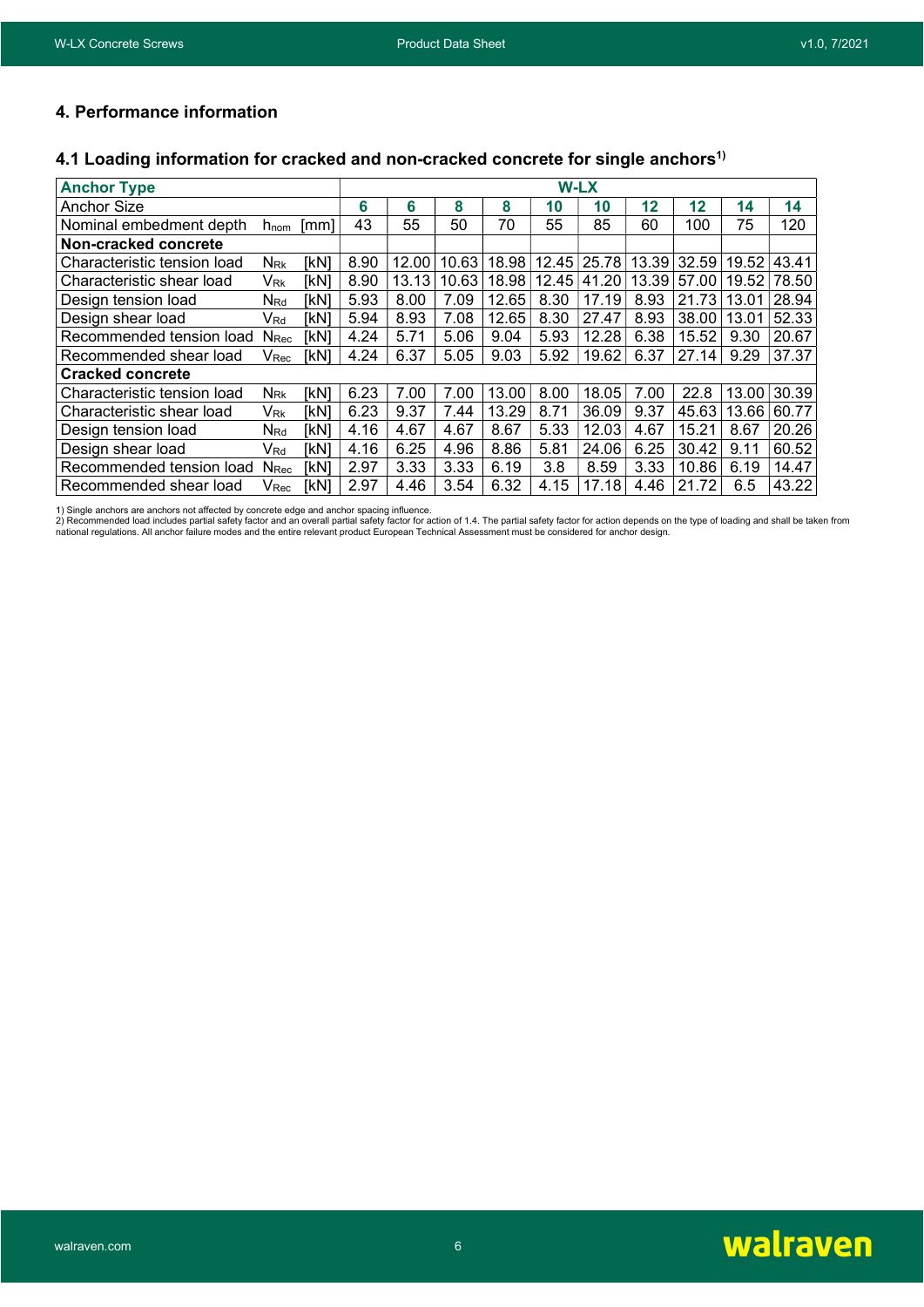# 4.2 Performance data for cracked and non-cracked concrete for single anchors<sup>1)</sup>

| <b>Anchor Type</b>                    |                              |                              |                 |       |                 |                 | <b>W-LX</b>              |                  |                |                   |                 |                |
|---------------------------------------|------------------------------|------------------------------|-----------------|-------|-----------------|-----------------|--------------------------|------------------|----------------|-------------------|-----------------|----------------|
| <b>Anchor Size</b>                    |                              |                              | $6\phantom{a}$  | 6     | 8               | 8               | 10                       | 10               | 12             | 12                | 14              | 14             |
| Nominal embedment depth               | h <sub>nom</sub>             | [mm]                         | 43              | 55    | 50              | 70              | 55                       | 85               | 60             | 100               | 75              | 120            |
| <b>Tension load</b>                   |                              |                              |                 |       |                 |                 |                          |                  |                |                   |                 |                |
| <b>Steel failure</b>                  |                              |                              |                 |       |                 |                 |                          |                  |                |                   |                 |                |
| Characteristic resistance             | $N_{\rm Rk,s}$               | [kN]                         |                 | 35.40 | 60.40           |                 | 82.40                    |                  |                | 113.00            |                 | 157.00         |
| Partial safety factor                 | $\gamma_{Ms}$                |                              |                 | 1.4   |                 | 1.4             | 1.4                      |                  | 1.4            |                   | 1.5             |                |
| Pullout failure, non-cracked concrete |                              |                              |                 |       |                 |                 |                          |                  |                |                   |                 |                |
| Characteristic resistance             | $N_{\mathsf{Rk},p}$          | [kN]                         | $\blacksquare$  | 12.00 | ۰               |                 | $\overline{\phantom{a}}$ | $\blacksquare$   | $\blacksquare$ | $\blacksquare$    | $\blacksquare$  | $\blacksquare$ |
| Pullout failure, cracked concrete     |                              |                              |                 |       |                 |                 |                          |                  |                |                   |                 |                |
| Characteristic resistance             | $N_{\text{Rk},p}$            | $\overline{[kN]}$            | $\blacksquare$  | 7.00  | 7.00            | 13.00           | 8.00                     | $\mathbf{r}$     | 7.00           | $\blacksquare$    | 13.00           | $\blacksquare$ |
| <b>Pullout failure</b>                |                              |                              |                 |       |                 |                 |                          |                  |                |                   |                 |                |
| Installation safety factor            | $\gamma_{inst}$              | $\blacksquare$               |                 | 1.0   |                 | 1.0             | 1.0                      |                  |                | 1.0               |                 | 1.0            |
| Increasing factor for C30/37          | $\Psi_c$                     | $\blacksquare$               |                 | 1.08  |                 | 1.08            | 1.08                     |                  |                | 1.08              |                 | 1.08           |
| Increasing factor for C40/50          | $\Psi_c$                     | $\blacksquare$               |                 | 1.15  |                 | 1.15            |                          | 1.15             |                | 1.15              |                 | 1.15           |
| Increasing factor for C50/50          | $\Psi_c$                     |                              |                 | 1.19  |                 | 1.19            | 1.19                     |                  |                | 1.19              |                 | 1.19           |
| <b>Concrete cone failure</b>          |                              |                              |                 |       |                 |                 |                          |                  |                |                   |                 |                |
| Installation safety factor            | $\gamma_{inst}$              | $\blacksquare$               |                 | 1.0   | 1.0             |                 | 1.0                      |                  | 1.0            |                   | 1.0             |                |
| Factor for cracked concrete           | $K_{cr,N}$                   | ÷,                           |                 | 7.7   | 7.7             |                 | 7.7                      |                  |                | 7.7               |                 | 7.7            |
| Factor for non-cracked concrete       | $k_{ucr,N}$                  | $\blacksquare$               |                 | 11    | 11              |                 | 11                       |                  |                | 11                | 11              |                |
| Spacing                               | $S_{cr,N}$                   | [mm]                         | 90              | 126   | 112             | 160             | 120                      | $\overline{222}$ | 126            | $\overline{228}$  | 165             | 312            |
| Edge distance                         | $\overline{C}_{\text{cr,N}}$ | [mm]                         | $\overline{45}$ | 63    | $\overline{56}$ | $\overline{80}$ | 60                       | 111              | 63             | $\frac{114}{114}$ | $\overline{83}$ | 156            |
| <b>Concrete splitting failure</b>     |                              |                              |                 |       |                 |                 |                          |                  |                |                   |                 |                |
| Installation safety factor            | $\gamma_{inst}$              | $\qquad \qquad \blacksquare$ |                 | 1.0   |                 | 1.0             | 1.0                      |                  |                | 1.0               |                 | 1.0            |
| Spacing                               | $S_{cr,sp}$                  | [mm]                         | 90              | 126   | 112             | 160             | 136                      | $\overline{222}$ | 126            | 228               | 188             | 312            |
| Edge distance                         | $C_{cr,sp}$                  | [mm]                         | 45              | 63    | 56              | 80              | 68                       | 111              | 63             | 114               | 94              | 156            |
| <b>Shear load</b>                     |                              |                              |                 |       |                 |                 |                          |                  |                |                   |                 |                |
| <b>Steel failure</b>                  |                              |                              |                 |       |                 |                 |                          |                  |                |                   |                 |                |
| Characteristic resistance             | $V_{\mathsf{Rk},\mathsf{s}}$ | [kN]                         |                 | 17.70 | 30.20           |                 | 41.20                    |                  |                | 57.00             |                 | 78.50          |
| without lever arm                     |                              |                              |                 |       |                 |                 |                          |                  |                |                   |                 |                |
| Ductility factor                      | k <sub>7</sub>               |                              |                 | 0.80  | 0.80            |                 | 0.80                     |                  |                | 0.80              |                 | 0.80           |
| Characteristic resistance with        |                              | MRk,s [Nm]                   |                 | 31.80 | 72.40           |                 |                          | 123.60           |                | 203.30            |                 | 329.60         |
| lever arm                             |                              |                              |                 |       |                 |                 |                          |                  |                |                   |                 |                |
| Partial safety factor for steel       | $\gamma_{Ms}$                | $\blacksquare$               |                 | 1.5   | 1.5             |                 | 1.5                      |                  |                | 1.5               |                 | 1.5            |
| <b>Concrete pry-out failure</b>       |                              |                              |                 |       |                 |                 |                          |                  |                |                   |                 |                |
| Factor                                | $\mathsf{k}$                 | ÷,                           |                 | 1.00  |                 | 1.00            | 1.00                     |                  | 1.00           |                   | 1.00            |                |
| Installation safety factor            | $\gamma_{inst}$              | $\blacksquare$               |                 | 1.00  |                 | 1.00            | 1.00                     |                  | 1.00           |                   | 1.00            |                |
| Concrete edge failure                 |                              |                              |                 |       |                 |                 |                          |                  |                |                   |                 |                |
| Effective length of anchor            | $\ell_{\rm f}$               | [mm]                         | 43              | 35    | 50              | 70              | 55                       | 85               | 60             | 100               | 75              | 120            |
| Anchor diameter                       | $d_{nom}$                    | [mm]                         |                 | 6.00  | 8.00            |                 |                          | 10.00            |                | 12.00             |                 | 14.00          |
| Installation safety factor            | $\gamma_{inst}$              | $\blacksquare$               |                 | 1.00  |                 | 1.00            | 1.00                     |                  |                | 1.00              |                 | 1.00           |

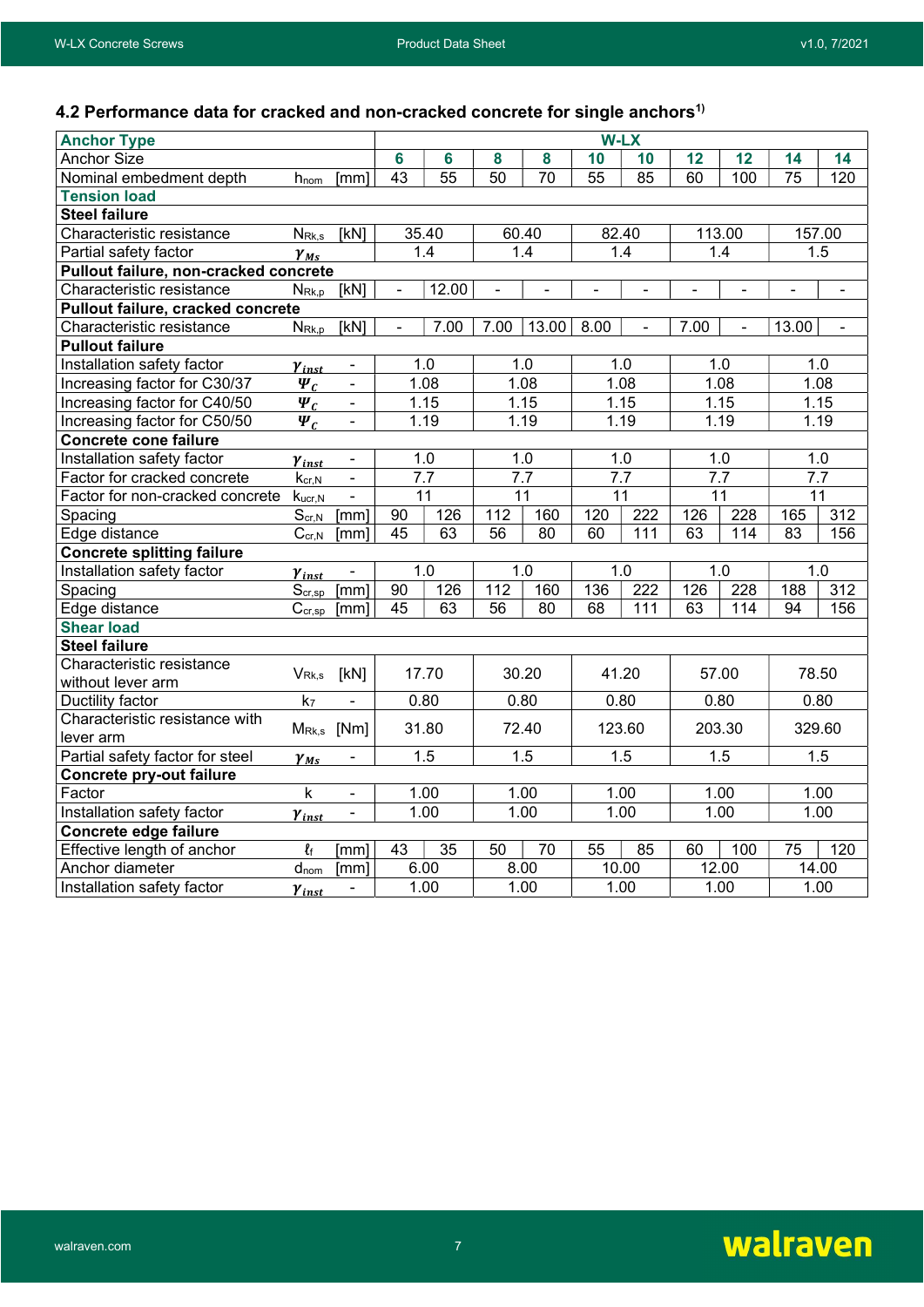# 4.3 Characteristic values for seismic performance category C1

| <b>Anchor Type</b>                           |                                          |      |      | W-LX |       |
|----------------------------------------------|------------------------------------------|------|------|------|-------|
| Anchor Size                                  |                                          |      | 8    | 10   | 14    |
| Nominal embedment depth                      | $h_{\text{nom}}$                         | [mm] | 70   | 85   | 120   |
| Steel failure for tension and shear load     |                                          |      |      |      |       |
| Characteristic resistance for tension        | $N_{\mathsf{Rk},\mathsf{s},\mathsf{eq}}$ | [kN] | 60.4 | 82.4 | 157.0 |
| Characteristic resistance for shear          | $V_{\mathsf{Rk},\mathsf{s},\mathsf{eq}}$ | [kN] | 15.1 | 27.4 | 52.3  |
| <b>Pullout failure</b>                       |                                          |      |      |      |       |
| Characteristic resistance                    | $N_{\mathsf{Rk},\mathsf{p},\mathsf{eq}}$ | [kN] | 5.4  | 13.5 | 19.2  |
| <b>Concrete cone failure</b>                 |                                          |      |      |      |       |
| Effective embedment depth                    | h <sub>ef</sub>                          | [mm] | 53   | 65   | 92    |
| Characteristic edge distance                 | $C_{cr,N}$                               | [mm] | 79.5 | 97.5 | 138   |
| Characteristic spacing                       | $S_{cr,N}$                               | [mm] | 159  | 195  | 276   |
| Installation safety factor                   | Yinst                                    |      | 1.0  | 1.0  | 1.0   |
| Concrete pry-our failure                     |                                          |      |      |      |       |
| Factor                                       | k <sub>8</sub>                           | ۰    | 1.0  | 2.0  | 2.0   |
| Concrete edge failure                        |                                          |      |      |      |       |
| Outside diameter of the anchor               | d <sub>nom</sub>                         | [mm] | 8    | 10   | 14    |
| Effective length of anchor under shear loads | Łf                                       | [mm] | 70   | 85   | 120   |

## 4.4 Characteristic values for seismic performance category C2

| <b>Anchor Type</b>                           |                                                |                |                 | W-LX |       |
|----------------------------------------------|------------------------------------------------|----------------|-----------------|------|-------|
| <b>Anchor Size</b>                           |                                                |                | 8               | 10   | 14    |
| Nominal embedment depth                      | hnom                                           | [mm]           | $\overline{70}$ | 85   | 120   |
| Steel failure for tension and shear load     |                                                |                |                 |      |       |
| Characteristic resistance for tension        | $N_{\mathsf{Rk},s,\underline{eq}}$             | [kN]           | 60.4            | 82.4 | 157.0 |
| Characteristic resistance for shear          | $V_{\mathsf{Rk}, s, \underline{eq}}$           | [kN]           | 9.9             | 20.6 | 35.1  |
| <b>Pullout failure</b>                       |                                                |                |                 |      |       |
| Characteristic resistance                    | $N_{\mathsf{Rk},\underline{p},\underline{eq}}$ | [kN]           | 1.57            | 4.91 | 14.87 |
| <b>Concrete cone failure</b>                 |                                                |                |                 |      |       |
| Effective embedment depth                    | $h_{\mathrm{ef}}$                              | [mm]           | 53              | 65   | 92    |
| Characteristic edge distance                 | $C_{cr,N}$                                     | [mm]           | 79.5            | 97.5 | 138   |
| Characteristic spacing                       | $S_{\text{cr,}N}$                              | [mm]           | 159             | 195  | 276   |
| Installation safety factor                   | $\gamma_{inst}$                                |                | 1.0             | 1.0  | 1.0   |
| Concrete pry-our failure                     |                                                |                |                 |      |       |
| Factor                                       | k <sub>8</sub>                                 | $\blacksquare$ | 1.0             | 2.0  | 2.0   |
| Concrete edge failure                        |                                                |                |                 |      |       |
| Outside diameter of the anchor               | d <sub>nom</sub>                               | [mm]           | 8               | 10   | 14    |
| Effective length of anchor under shear loads | lf                                             | [mm]           | 70              | 85   | 120   |
| <b>Displacements</b>                         |                                                |                |                 |      |       |
| Displacements under tension load             |                                                |                |                 |      |       |
| Displacements DLS                            | $\delta_{N\_eq}$                               | [mm]           | 0.10            | 0.20 | 0.63  |
| Displacements ULS                            | $\delta_{N_eq}$                                | [mm]           | 0.50            | 0.73 | 3.94  |
| Displacements under shear load               |                                                |                |                 |      |       |
| Displacements DLS                            | $\delta_{N,eq}$                                | [mm]           | 2.00            | 3.44 | 4.22  |
| <b>Displacements ULS</b>                     | $\delta_{N_eq}$                                | [mm]           | 3.04            | 5.04 | 7.15  |